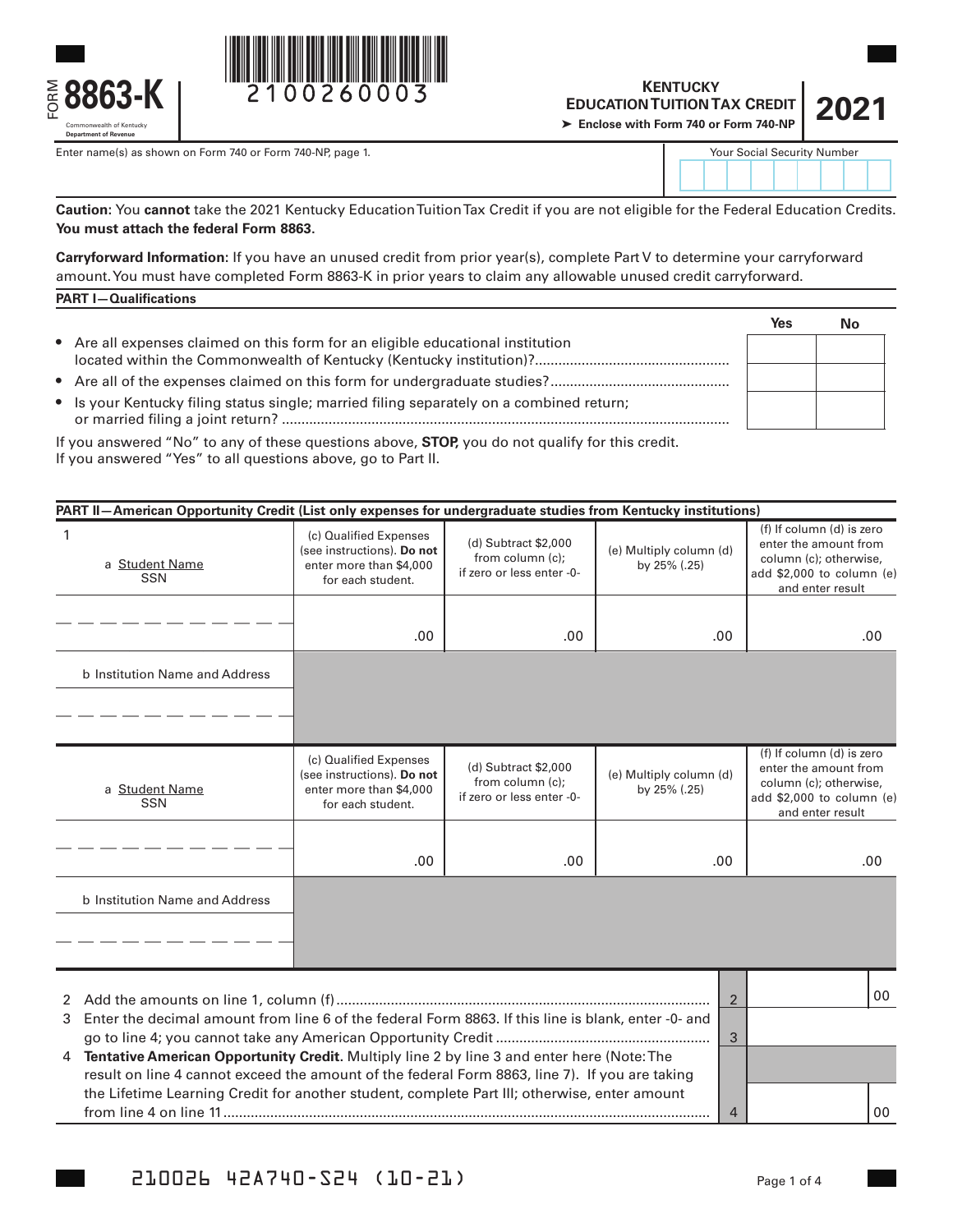**FORM 8863-K (2021)**



## (a)Student Name (b)Student SSN (c)Name and Address of Kentucky Institution (d) Qualified Expenses (See instructions) **PART III—Lifetime Learning Credit (List only expenses for undergraduate studies from Kentucky institutions)** 5 6 Add the amounts on line 5, column (d) and enter total here............................................................. 6 00 7 Enter the smaller of line 6 or \$10,000 .................................................................................................. 7 00 8 Multiply line 7 by 20% (.20) and enter here**.........................................................................................** 8 00 9 a Enter \$138,000 if married filing jointly or married filing separately on a combined return; \$69,000 if single **.................** 9a 00 b Enter amount from federal Form 8863, line 14......................... 9b 00 c Subtract line 9(b) from line 9(a). If zero or less, skip lines 9(d) and 9(e), enter -0- on line 10, and go to line 11.................................................................................. 9c 00 d Enter \$20,000 if married filing jointly or married filing separately on a combined return; \$10,000 if single ................ 9d 00 e If line 9(c) is: Equal to or more than line 9(d), enter 1.000 on line 9(e) and go to line 10 Less than line 9(d), divide line 9(c) by line 9(d). Enter the result as a decimal (rounded to at least three places)........................................... 9e 10 **Tentative Lifetime Learning Credit.** Multiply line 8 by line 9(e) and enter here (**Note:** The result on line 10 cannot exceed the amount of the federal Form 8863, line 18) **.......................................** 10 00 11 **Total Tentative Kentucky Education Tuition Tax Credits. Add lines 4 and 10. ...................................** 11 00 • .00 .00 **PART IV—Allowable Education Credits** 12 Multiply the amount on line 11 by 25% (.25) and enter total here ................................................... 12 00 13 Enter tentative tax from Form 740 or Form 740-NP, line 22 .............................................................. 13 00 14 Enter amount from Part V, line 34. If Part V, line 34 is blank, enter -0-.............................................. 14 00 15 Subtract line 14 from line 13................................................................................................................ 15 00 16 Enter the smaller of line 15 or line 12 ................................................................................................. 16 00 17 Add lines 14 and 16. Enter here and on Form 740 or Form 740-NP, line 23. **This is your allowable 2021 Kentucky Education Tuition Tax Credit**................................................. 17 00 18 If line 15 is smaller than line 12, subtract line 15 from line 12. This is the amount of **unused credit carryforward from 2021 to 2022.** Enter here and on the 2021 Carryforward Worksheet, Line E, on page 3 .............................................................................................................. 18 00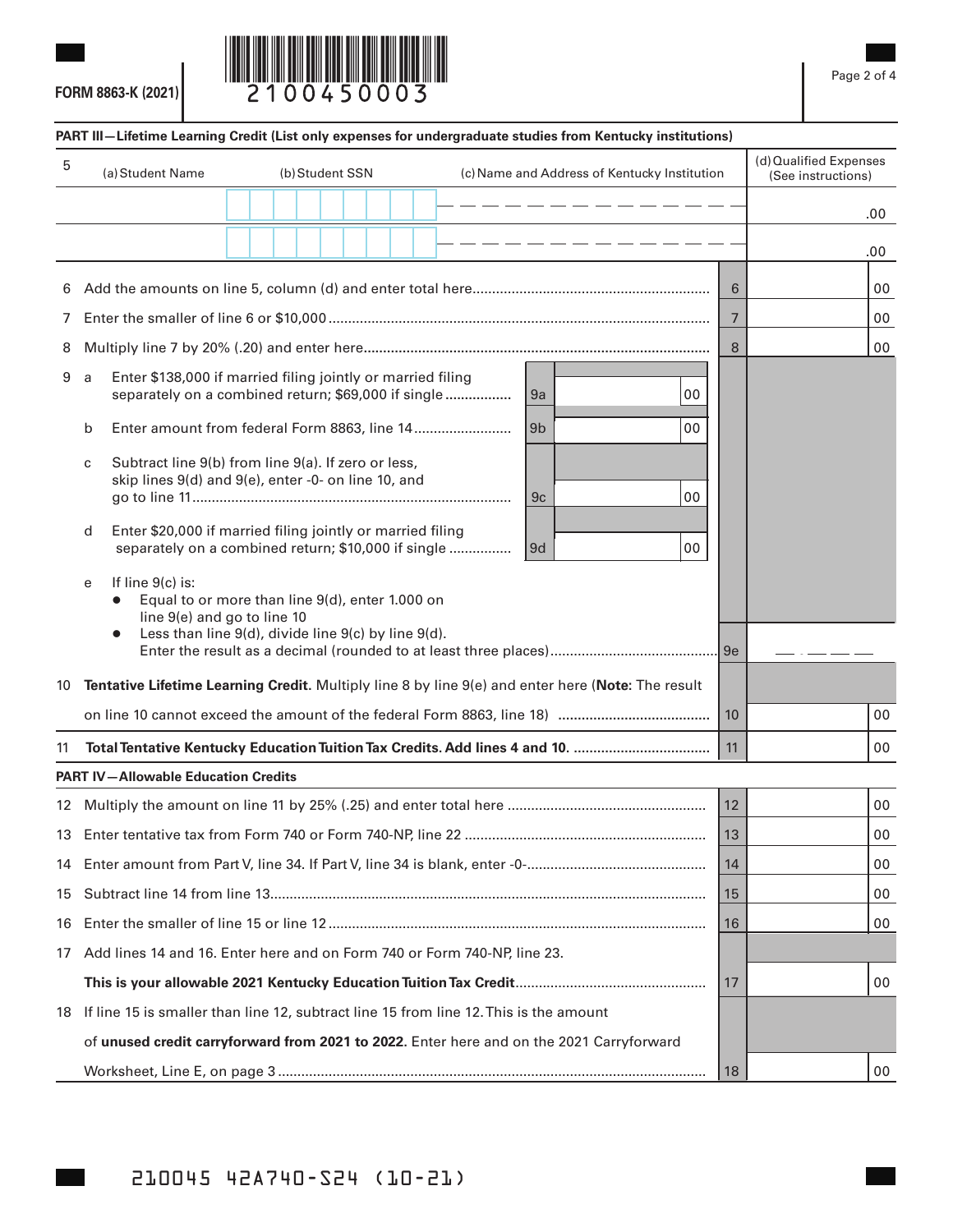

## **PART V—Credit Carryforward from Prior Years**

|    |                                                                                                          | 19 | 00 |
|----|----------------------------------------------------------------------------------------------------------|----|----|
| 20 |                                                                                                          | 20 | 00 |
| 21 |                                                                                                          | 21 | 00 |
| 22 |                                                                                                          | 22 | 00 |
|    |                                                                                                          | 23 | 00 |
|    |                                                                                                          | 24 | 00 |
| 25 |                                                                                                          | 25 | 00 |
|    |                                                                                                          | 26 | 00 |
| 27 | Enter 2017 credit carryforward to 2022. Subtract line 26 from line 21. If zero or less, enter -0-        | 27 | 00 |
| 28 |                                                                                                          | 28 | 00 |
| 29 | <b>Enter 2018 credit carryforward to 2022.</b> Subtract line 28 from line 22. If zero or less, enter -0- | 29 | 00 |
| 30 |                                                                                                          | 30 | 00 |
| 31 | Enter 2019 credit carryforward to 2022. Subtract line 30 from line 23. If zero or less, enter -0-        | 31 | 00 |
| 32 |                                                                                                          | 32 | 00 |
|    | 33 Enter 2020 credit carryforward to 2022. Subtract line 32 from line 24. If zero or less, enter -0-     | 33 | 00 |
|    |                                                                                                          | 34 | 00 |

## **2021 Carryforward Worksheet**

| <b>A</b> From Part V, Line 27, 2017 to 2022  | .00 |
|----------------------------------------------|-----|
| <b>B</b> From Part V, Line 29, 2018 to 2022  | .00 |
| C From Part V, Line 31, 2019 to 2022         | .00 |
| <b>D</b> From Part V, Line 33, 2020 to 2022  | .00 |
| <b>E</b> From Part IV, Line 18, 2021 to 2022 | .00 |
|                                              |     |

**If you have a carryforward of credit, maintain a copy of this worksheet or Form 8863-K for your records. This information will be needed to prepare future returns.**